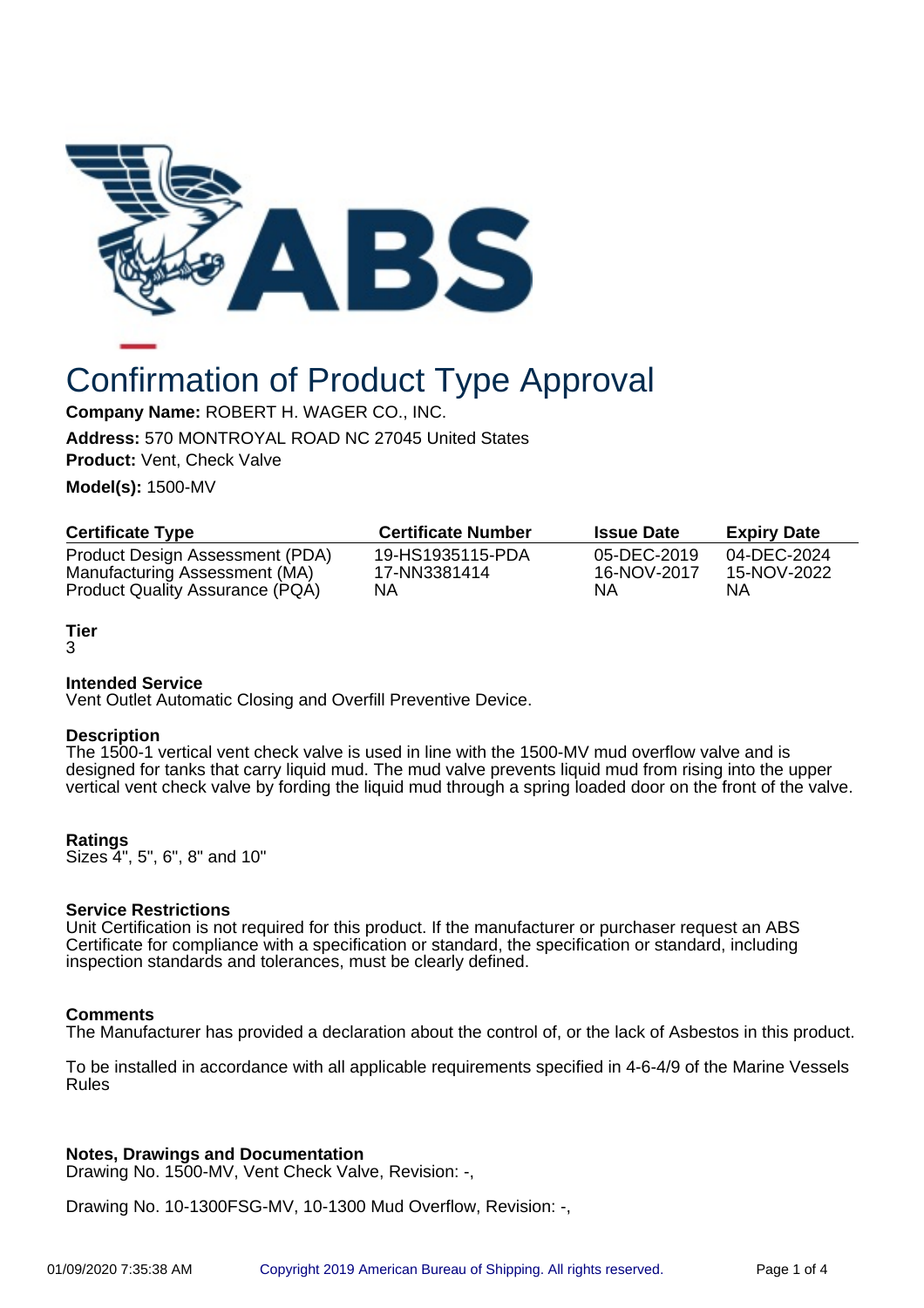Drawing No. 10-1500-MV, 10-1500-MV, Revision: -,

- Test Report No. 10-1500-MV-PD, Pressure Drop Test Report, Revision: A, Robert Wager Co. Inc.
- Test Report No. 10-1500-MV-RF, Vacuum Test Report, Revision: -, Robert Wager Co. Inc.
- Test Report No. 10-1500-MV-TT, Vacuum Test Report, Revision: C, Robert Wager Co. Inc.
- Drawing No. 10-1500FSS-1, 10-1500-316SS Vertical Vent Check Valve, Revision: -,
- Drawing No. 4-1300FSG-MV, 4 1300 Mud Overflow, Revision: -,
- Drawing No. 4-1500-MV, 4 1500 MV, Revision: -,
- Test Report No. 4-1500-MV-PD, Pressure Drop Test Report, Revision: A, Robert Wager Co. Inc.
- Test Report No. 4-1500-MV-RF, Vacuum Test Report, Revision: -, Robert Wager Co. Inc.
- Test Report No. 4-1500-MV-TT, Tightness Test Report, Revision: C, Robert Wager Co. Inc.
- Drawing No. 4-1500FSS-1, 4 1500 Flanged 316SS Vertical Vent Valve, Revision: -,
- Drawing No. 5-1300FSG-MV, 5 1300 Mud Overflow, Revision: -,
- Drawing No. 5-1500-MV, 5-1500-MV, Revision: -,
- Test Report No. 5-1500-MV-PD, Pressure Drop Test Report, Revision: A, Robert Wager Co. Inc.
- Test Report No. 5-1500-MV-RF, Vacuum Test Report, Revision: -, Robert Wager Co. Inc.
- Test Report No. 5-1500-MV-TT, Tightness Test Report, Revision: C, Robert Wager Co. Inc.
- Drawing No. 5-1500FSS-1, 5-1500 Vertical Vent Flanged Valve, Revision: -,
- Drawing No. 6-1300FSG-MV, 6-1300 Mud Overflow, Revision: -,
- Drawing No. 6-1500-MV, 6-1500MV, Revision: -,
- Test Report No. 6-1500-MV-PD, Pressure Drop Test Report, Revision: A, Robert Wager Co. Inc.
- Test Report No. 6-1500-MV-RF, Vacuum Test Report, Revision: -, Robert Wager Co. Inc.
- Test Report No. 6-1500-MV-TT, Tightness Test Report, Revision: C, Robert Wager Co. Inc.
- Drawing No. 6-1500FSS-1, 6-1500 316SS Flanged Vertical Vent Valve, Revision: -,
- Drawing No. 8-1300FSG-MV, 8-1300 Mud Overflow, Revision: -,
- Drawing No. 8-1500-MV, 8-1500-MV, Revision: -,
- Test Report No. 8-1500-MV-PD, Pressure Drop Test Report, Revision: A, Robert Wager Co. Inc.
- Test Report No. 8-1500-MV-RF, Vacuum Test Report, Revision: -, Robert Wager Co. Inc.
- Test Report No. 8-1500-MV-TT, Tightness Test Report, Revision: C, Robert Wager Co. Inc.
- Drawing No. 8-1500FSS-1, 8-1500 316SS Vertical Vent Valve, Revision: -,
- Test Report No. FLT-12-SS, Impact Test Report, Revision: A, Robert Wager Co. Inc.
- Test Report No. FLT-12SS, 12 Full Stainless steel Ball Float, Revision: -, Robert Wager Co. Inc.
- Drawing No. FLT-5SS, 5 Ball Float, Revision: -,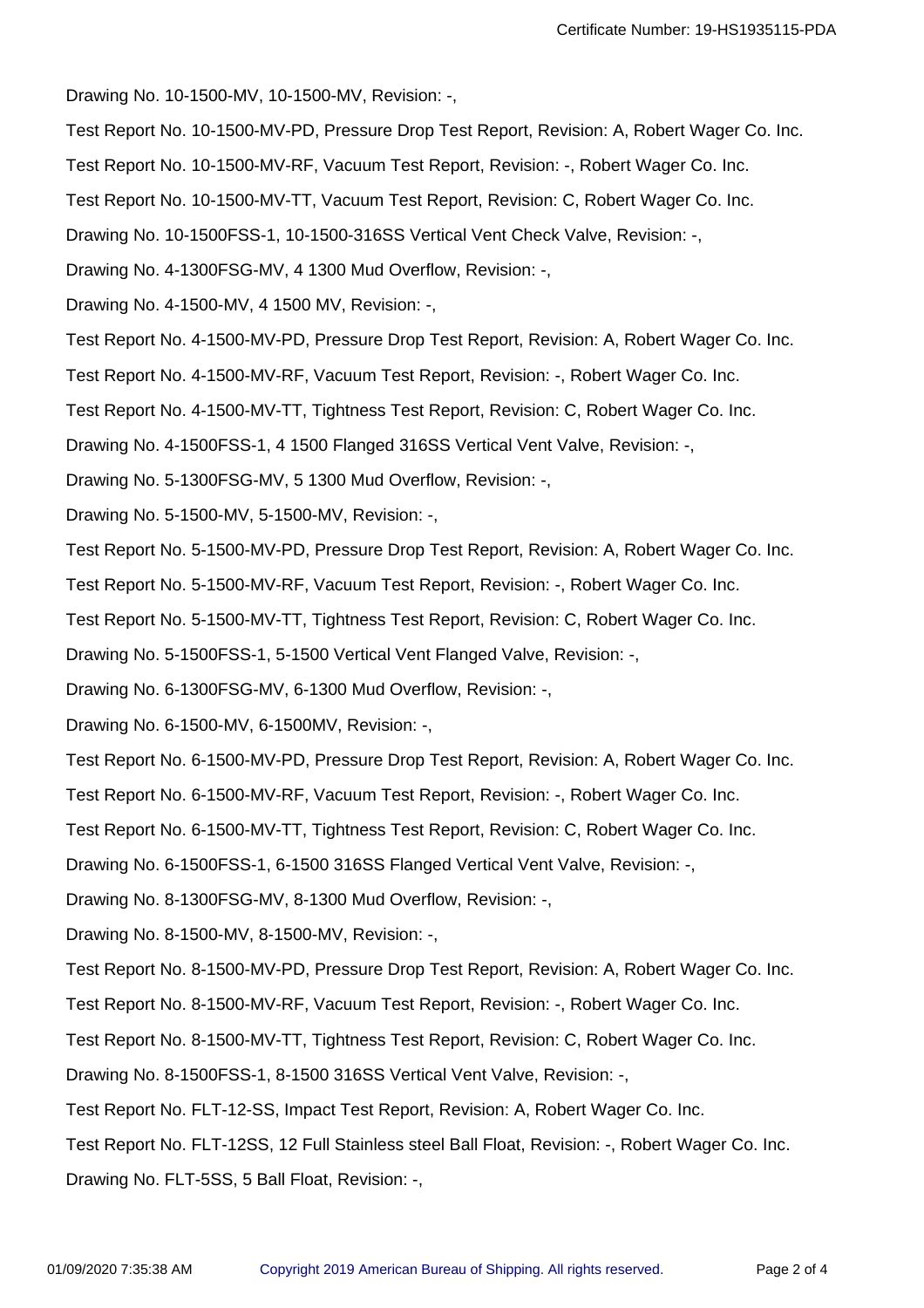Test Report No. FLT-6-SS, Impact Test Report, Revision: A, Robert Wager Co. Inc.

Drawing No. FLT-6SS, 6 Full Stainless Ball Float, Revision: -,

Test Report No. FLT-7-SS, Impact Test Report, Revision: -, Robert Wager Co. Inc.

Drawing No. FLT-7SS, Full Stainless Steel Ball Float, Revision: -, Pages: 1

Test Report No. FLT-9-SS, Impact Test Report, Revision: A, Robert Wager Co. Inc.

Drawing No. FLT-9SS, 9 Full Stainless Steel Ball Float, Revision: -,

Test Report No. WI-Impact Test-01 (Impact Test) Rev B, Impact Test Instruction, Revision: B, Robert Wager Co. Inc.

Test Report No. WI-PD Test-01 (Pressure Drop Test) Rev B, Pressure Drop Test Instruction, Revision: Robert Wager Co. Inc.

Test Report No. WI-Tightness Test-01 (Tightness Test) Rev C, Tightness Test Instruction, Revision: C, Robert Wager Co. Inc.

Drawing No. WI-Vacuum Test-01, Vacuum Test Instruction, Revision: B,

#### **Term of Validity**

This Product Design Assessment (PDA) Certificate remains valid until 04/Dec/2024 or until the Rules and/or Standards used in the assessment are revised or until there is a design modification warranting design reassessment (whichever occurs first).

Acceptance of product is limited to the "Intended Service" details prescribed in the certificate and as per applicable Rules and Standards.

This Certificate is valid for installation of the listed product on ABS units which exist or are under contract for construction on or previous to the effective date of the ABS Rules and standards applied at the time of PDA issuance. Use of the Product for non-ABS units is subject to agreement between the manufacturer and intended client.

#### **ABS Rules**

Rules for Conditions of Classification, Part 1 - 2019: 1-1-4/7.7, 1-1-A3, 1-1-A4, which covers the following:

Rules for Building and Classing Marine Vessels (2019): 4-6-4/9.3.5, and 4-6-4/9.3.7;

Rules for Building and Classing Steel Vessels (2019): 4-6-4/9.3.5, and 4-6-4/9.3.7;

Rules for Building and Classing Steel Vessels Under 90 Meters (295 feet) in Length (2019): 4-4-3/9.9.3

Rules for Building and Classing Offshore Support Vessels (2019): 4-6-4/9.3.5, and 4-6-4/9.3.7;

Rules for Conditions of Classification, Part 1 - 2019 Offshore Units and Structures 1-1-4/9.7, 1-1-A2, 1-1-A3, which covers the following:

Rules for Building and Classing Mobile Offshore Units (2019): 4-2-3/1.9

Rules for Building and Classing Mobile Offshore Drilling Units (2019): 4-2-3/1.9

# **International Standards**

IACS P3 Rev. 4 Jan 2016

**EU-MED Standards** NA

**National Standards** NA

#### **Government Standards**